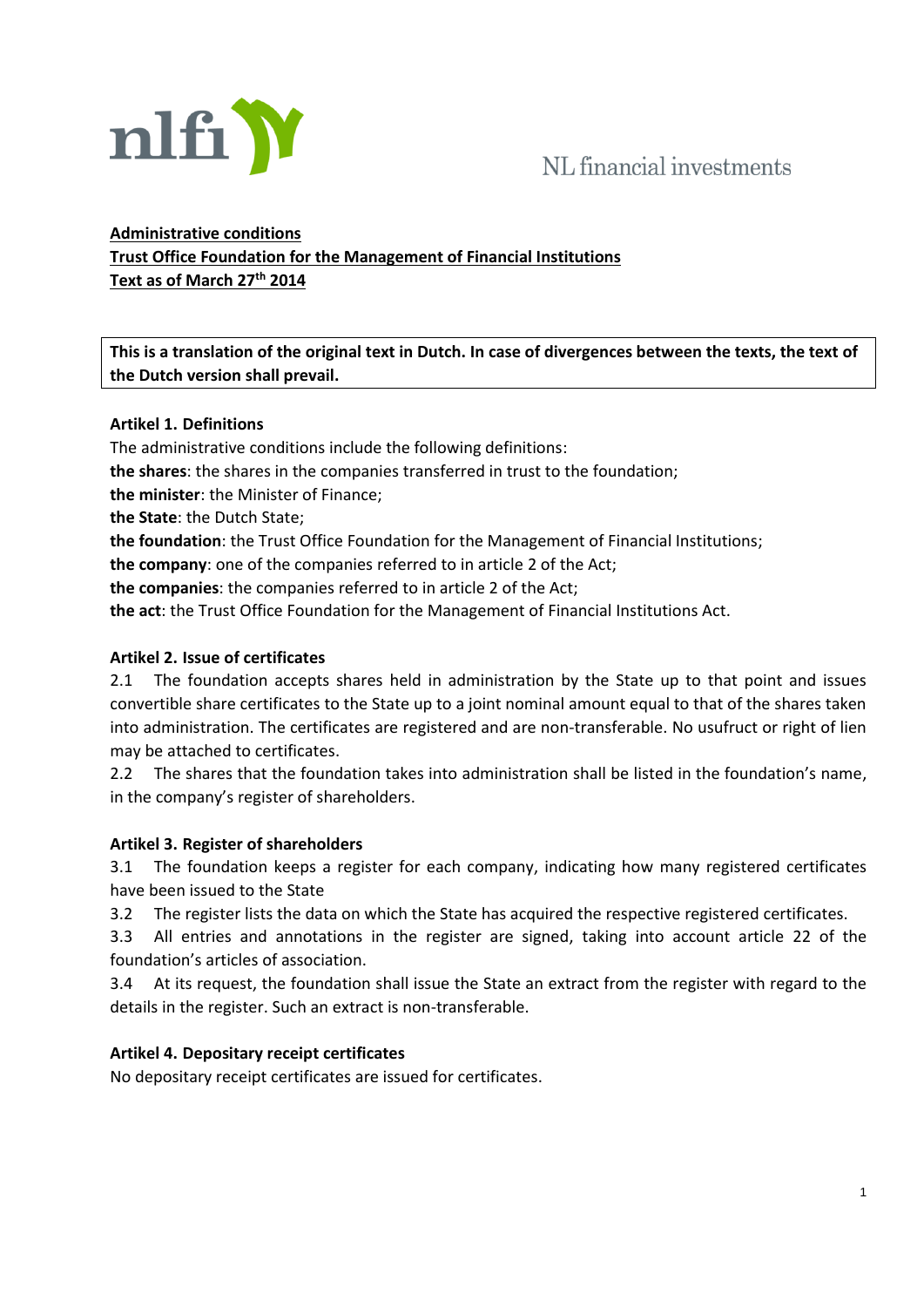## **Artikel 5. Dividends and other payments; pre-emptive right**

5.1 The foundation shall collect the dividends and other payments due on the shares.

5.2 Following receipt of any payment, including any kind of capital repayments, these shall be paid to the State without delay unless they involve payments to which a third party is economically entitled.

5.3 If the shareholders are entitled to a pre-emptive right when the company issues shares, the foundation shall give the State the opportunity to exercise its pre-emptive right on its certificates accordingly.

5.4 Bonus shares issued to the company, supplements on the shares, stock dividends and suchlike shall be delivered to the State in the form of certificates or supplements on the certificates.

5.5 The foundation shall pay out the cashed dividends and other payments to or in favour of the State. The foundation may recover all charges, taxes and costs for which the foundation is liable in any form, from the State, as the shareholder or due to revenue obtained from this.

5.6 If a company makes a payment on the shares in cash or otherwise, as chosen by the shareholder, the foundation shall give the State the opportunity to indicate in writing, as soon as possible, what choice the foundation should make.

## **Artikel 6. Cancellation; termination of administration**

6.1 The foundation shall terminate the administration of one or more shares of a company on request from the State, if the State considers this conducive to:

(a) the pursuance of the strategy provided for under article 3, paragraph 2, subparagraph b, firstly, of the strategy provided for under the law;

(b) the compliance with international or judicially established obligations of the State.

Transfer shall take place against withdrawal of the respective certificates.

6.2 On termination of the administration, the certificates shall be withdrawn and the shares shall be transferred to the State against consideration of equivalent value.

6.3 The foundation's management shall notify the respective company of the termination of the administration without delay.

#### **Artikel 7. The State's liability**

In case of a transfer of shares to the foundation for the management, the State shall be responsible for any loss that the foundation incurs due to the State not having full powers to dispose of the respective shares.

#### **Artikel 8. The foundation's liability**

8.1 As far as the foundation acts in good faith, it shall not be responsible for any loss or harm that may occur unexpectedly:

- (a) when carrying out any administrative task;
- (b) when exercising the voting right on the shares taken into administration or
- (c) when carrying out a voting instruction pursuant to article 4, paragraph 2 of the Act.